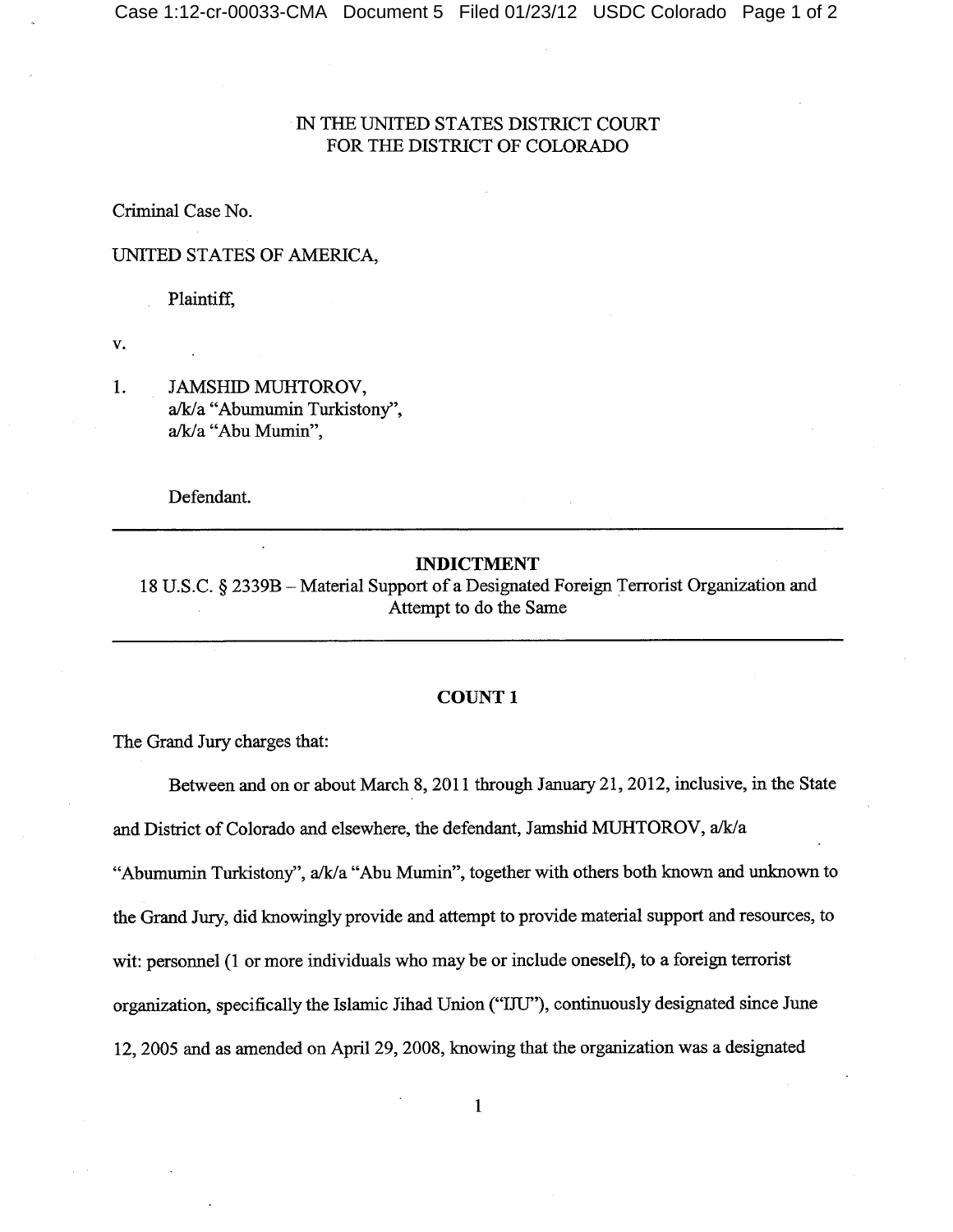terrorist organization, that the organization had engaged in and was engaging in terrorist activity and terrorism, and the offense occurred in whole or in part within the United States.

All in violation of Title 18, United States Code, Section 2339B.

### A TRUE BILL

Ink signature on file /Clerk's Office**FOREPERSON** 

JOHN F. WALSH **United States Attorney** 

s/ Gregory A. Holloway By: Gregory A. Holloway, WSBA #28743 **Assistant United States Attorney** 1225 - 17th Street, Suite 700 Denver, CO 80202 Telephone: 303-454-0100 Fax: 303-454-0201 e-mail: gregory.holloway@usdoj.gov Attorney for the Government